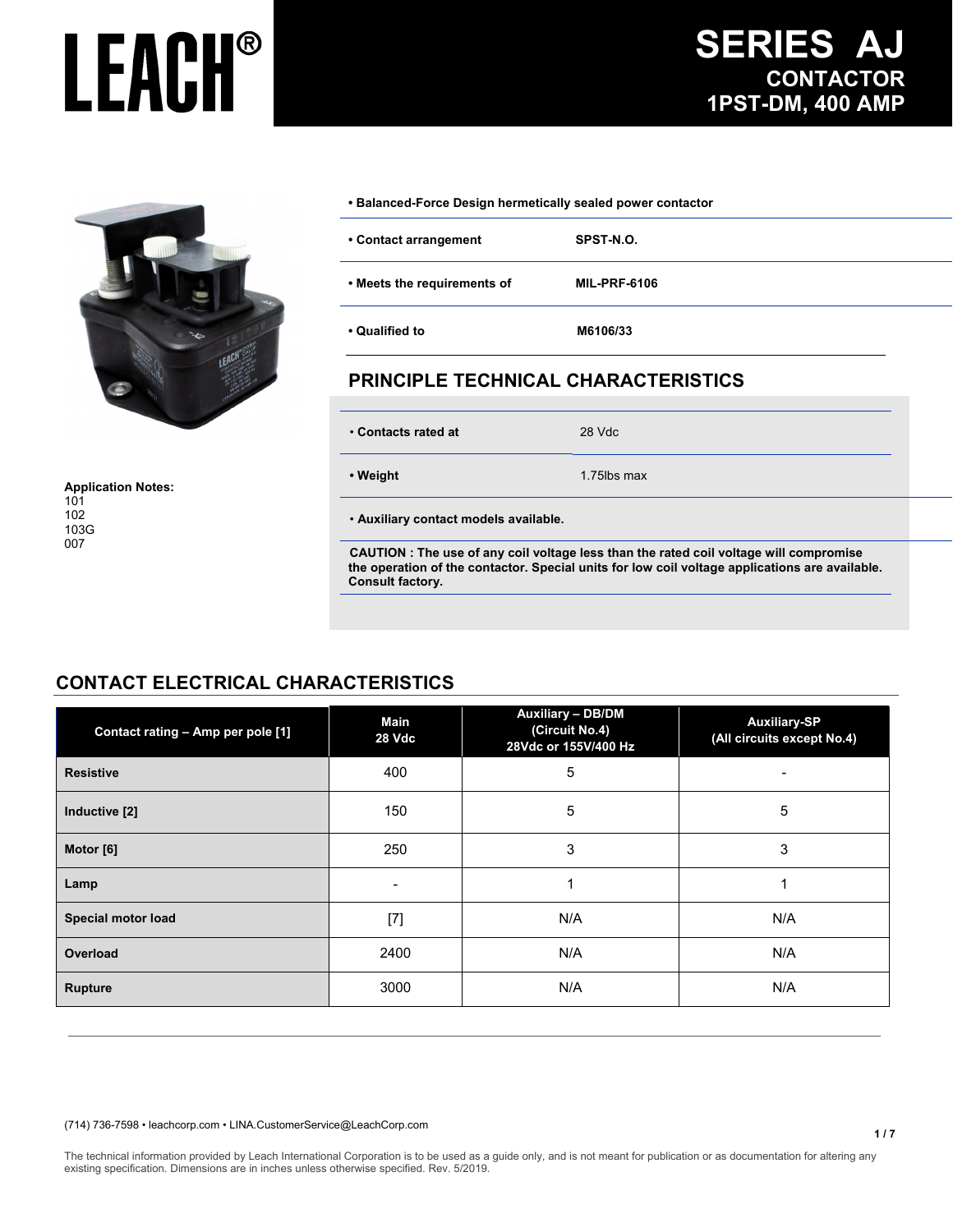### **COIL CHARACTERISTICS (Vdc)**

| <b>CODE</b>                         | A<br>Vdc | в<br>Vdc | C<br>Vdc | <b>N, NA [5]</b><br>Vdc |
|-------------------------------------|----------|----------|----------|-------------------------|
| Nominal operating voltage           | 28       | 12       | 6        | 28                      |
| <b>Maximum operating voltage</b>    | 29       | 14.5     | 7.3      | 29                      |
| Maximum pickup voltage              |          |          |          |                         |
| - Nominal at 71° C                  | 18       | 9        | 4.5      | 18                      |
| - High temp test                    | 19       | 9.8      | 5        | 19                      |
| - Cont. current test                | 21       | 10.5     | 5.3      | 21                      |
| <b>Hold voltage</b>                 | 9        | 5.5      | 3.5      | 9                       |
| Drop-out voltage minimum            | 1.5      | 0.8      | 0.4      | 1.5                     |
| Coil resistance Ohms ±10% at +25° C | 60       | 15       | 4        | 60                      |

### **GENERAL CHARACTERISTICS**

| Temperature range                                                | -55 $^{\circ}$ C to +71 $^{\circ}$ C        |
|------------------------------------------------------------------|---------------------------------------------|
| Minimum operating cycles (life) at rated load                    | 50,000 [7]                                  |
| Minimum operating cycles (life) at 25% rated load                | 100,000                                     |
| Dielectric strength at sea level                                 |                                             |
| - All circuits to ground and circuit to circuit                  | 1500 Vrms                                   |
| - Across open contacts and coil to ground and auxiliary contacts | 1250 Vrms                                   |
| Dielectric strength at altitude 50,000 ft                        |                                             |
| - Main contacts                                                  | 700 Vrms                                    |
| - Coil and auxiliary contacts                                    | 500 Vrms                                    |
| Insulation resistance: (At 500 Vdc)                              | 100 M $\Omega$ min                          |
| Sinusoidal vibration                                             | 10 G / 75 to 500 Hz<br>5 G / 500 to 2000 Hz |
| <b>Shock</b>                                                     | 25G                                         |
| Maximum contact opening time under vibration and shock           | 10 $\mu$ s                                  |
| Operate time at nominal voltage                                  | 35 ms max                                   |
| Release time at nominal voltage                                  | 15 ms max                                   |
| Contact bounce at nominal voltage                                | 4 ms max                                    |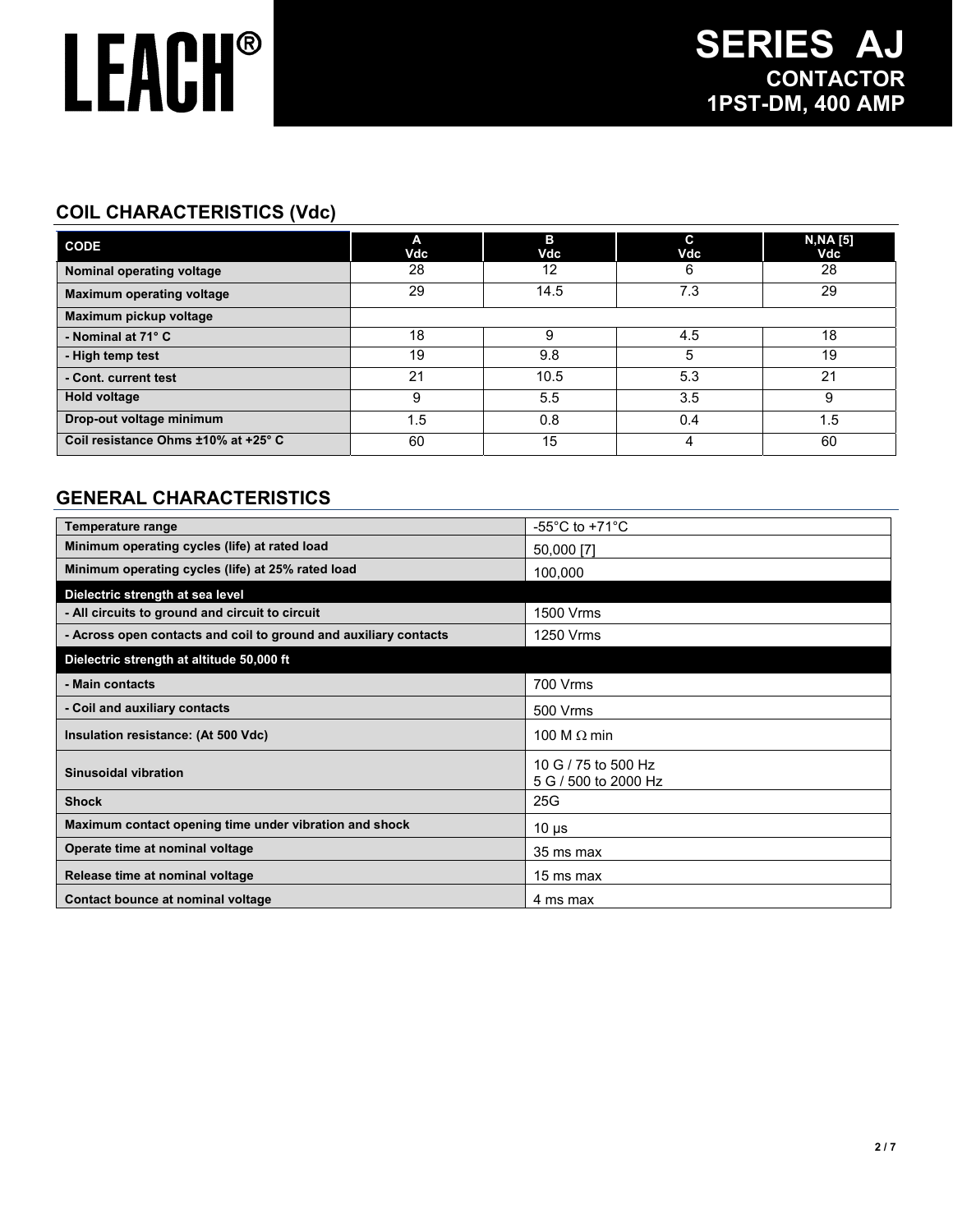## **SERIES AJ CONTACTOR 1PST-DM, 400 AMP**

Dimensions in inches

Tolerances, unless otherwise specified, XX ±.03; .XXX ±.010

### **CONFIGURATION**

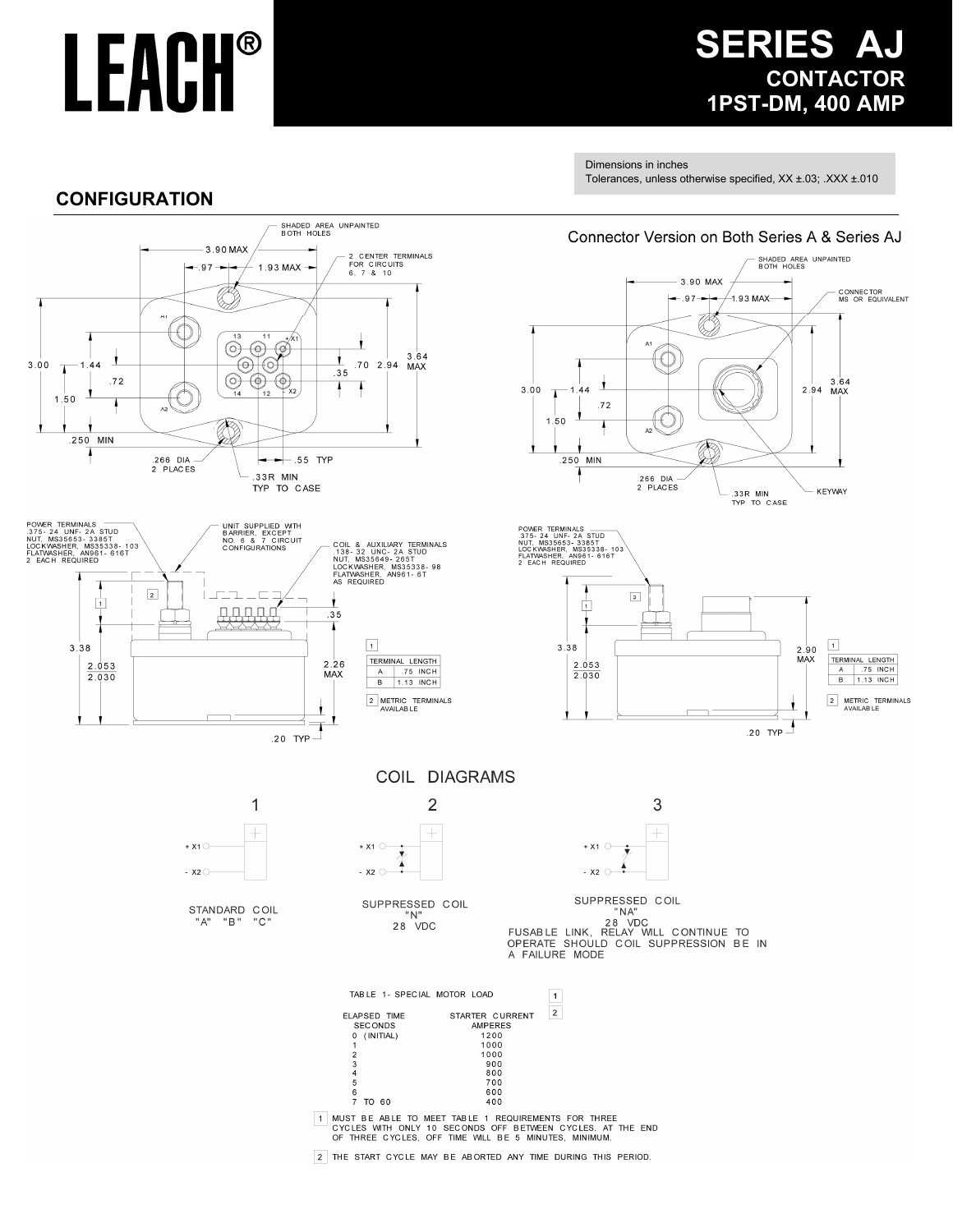## **SERIES A CONTACTOR 1PST-DM, 400 AMP**

## **LEACH®**

### **SCHEMATIC DIAGRAMS & TERMINAL CONFIGURATIONS**













m. in process

受受受



 $A1O$ 

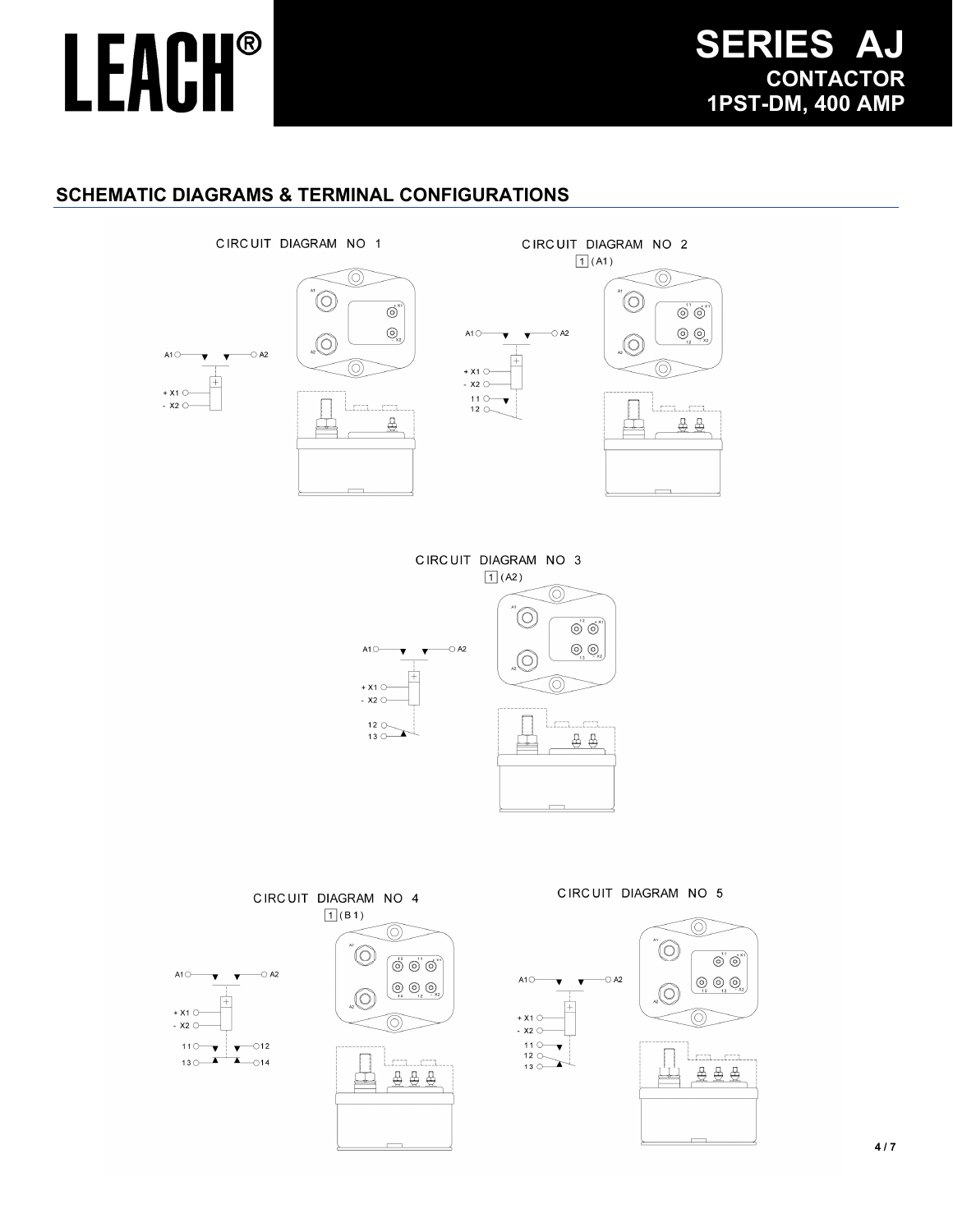$+ x 1$   $\cap$  $-$  x<sub>2</sub>  $\circ$ 

## **SERIES A CONTACTOR 1PST-DM, 400 AMP**

### **SCHEMATIC DIAGRAMS & TERMINAL CONFIGURATIONS**







[1] MIL-R-6106/33 CIRCUIT DESIGNATORS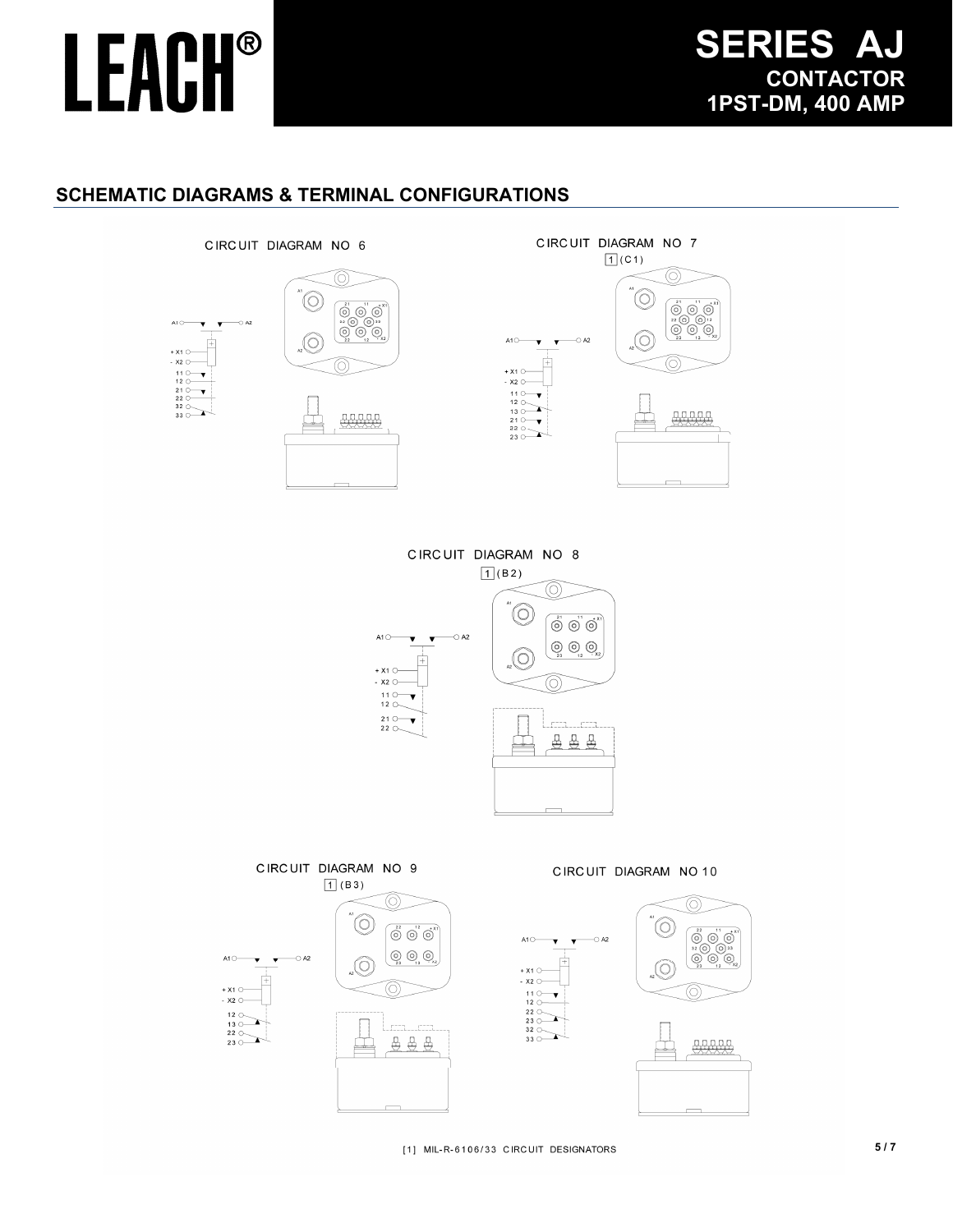AJ - X 0 X

### **NUMBERING SYSTEM**

**Basic series designation**

**1. Terminal length/type** (main and aux)

**2. Circuits** (No. 1, 2, 3, 4, 5, 6, 7, 8, 9, 10)

**3. Coil voltage, see coil characteristics** (A, B, C, N, and NA)

| <b>LEACH PART</b><br><b>NUMBER</b> | MIL-R6106/33<br><b>DASH</b><br><b>NUMBER</b> | <b>COIL</b><br><b>SUPPRESSION</b><br>(BACK EMF) | <b>CIRCUIT</b><br><b>DIAGRAM</b> | <b>COIL</b><br><b>DIAGRAM</b> | <b>COVER HEIGHT</b><br><b>DIMENSIONS</b> | <b>TERMINAL</b><br><b>LENGTHS</b> |
|------------------------------------|----------------------------------------------|-------------------------------------------------|----------------------------------|-------------------------------|------------------------------------------|-----------------------------------|
| AJ-A4A-153                         | 040                                          | L.                                              | $\overline{4}$                   | $\mathbf{1}$                  | $\overline{a}$                           | 0.75                              |
| AJ-A4NA-154                        | 041                                          | Applicable                                      | $\overline{4}$                   | 3                             | $\overline{a}$                           | 0.75                              |
| <b>AJ-A4NA-155</b>                 | $\overline{042}$                             | Applicable                                      | $\overline{4}$                   | 3                             | 3.38                                     | 0.75                              |
| AJ-A4A-156                         | 043                                          |                                                 | $\overline{4}$                   | $\mathbf{1}$                  | 3.38                                     | 0.75                              |
| AJ-B8NA-157                        | 044                                          | Applicable                                      | $\overline{8}$                   | $\overline{3}$                | 3.38                                     | 1.13                              |
| AJ-B8A-158                         | $\overline{045}$                             | $\overline{a}$                                  | $\overline{8}$                   | $\mathbf{1}$                  | 3.38                                     | 1.13                              |
| AJ-A2NA-159                        | 046                                          | Applicable                                      | $\overline{2}$                   | 3                             | 3.38                                     | 0.75                              |
| AJ-A3NA-160                        | $\overline{047}$                             | Applicable                                      | 3                                | $\overline{3}$                | 3.38                                     | 0.75                              |
| AJ-A2A-161                         | $\overline{048}$                             | $\overline{a}$                                  | $\overline{2}$                   | $\mathbf{1}$                  | 3.38                                     | 0.75                              |
| AJ-A3A-162                         | $\overline{049}$                             |                                                 | 3                                | 1                             | 3.38                                     | 0.75                              |
| AJ-A8NA-163                        | $\overline{050}$                             | Applicable                                      | $\overline{8}$                   | $\overline{3}$                | 3.38                                     | 0.75                              |
| AJ-A8A-164                         | 051                                          | $\mathbf{r}$                                    | $\overline{8}$                   | 1                             | 3.38                                     | 0.75                              |
| AJ-B9NA-165                        | 052                                          | Applicable                                      | $\overline{9}$                   | $\overline{3}$                | 3.38                                     | 1.13                              |
| AJ-B9A-166                         | 053                                          | $\overline{a}$                                  | $\overline{9}$                   | $\mathbf{1}$                  | 3.38                                     | 1.13                              |
| AJ-A9NA-167                        | 054                                          | Applicable                                      | $\overline{9}$                   | 3                             | 3.38                                     | 0.75                              |
| AJ-A9A-168                         | 055                                          | $\mathbf{r}$                                    | $\overline{9}$                   | $\mathbf{1}$                  | 3.38                                     | 0.75                              |
| AJ-B7NA-169                        | 056                                          | Applicable                                      | $\overline{7}$                   | 3                             | $\blacksquare$                           | 1.13                              |
| AJ-B7A-170                         | 057                                          |                                                 | $\overline{7}$                   | 1                             |                                          | 1.13                              |
| <b>AJ-A7NA-171</b>                 | $\overline{058}$                             | Applicable                                      | $\overline{7}$                   | $\overline{3}$                | $\blacksquare$                           | 0.75                              |
| AJ-A7A-172                         | $\overline{059}$                             |                                                 | $\overline{7}$                   | $\mathbf{1}$                  | $\overline{a}$                           | 0.75                              |
| AJ-B8N-173                         | 060                                          | Applicable                                      | $\overline{8}$                   | $\overline{2}$                | 3.38                                     | 1.13                              |
| AJ-B9N-174                         | 061                                          | Applicable                                      | $\overline{9}$                   | $\overline{2}$                | 3.38                                     | 1.13                              |
| AJ-B7N-175                         | 062                                          | Applicable                                      | $\overline{7}$                   | $\overline{2}$                | $\mathbf{r}$                             | 1.13                              |
| AJ-A4N-176                         | 063                                          | Applicable                                      | $\overline{4}$                   | $\overline{2}$                | N/A                                      | 0.75                              |
| AJ-A4N-177                         | 064                                          | Applicable                                      | $\overline{4}$                   | $\overline{2}$                | 3.38                                     | 0.75                              |
| AJ-B4A-178                         | 065                                          | $\overline{a}$                                  | 4                                | $\mathbf{1}$                  | 3.38                                     | 1.13                              |
| AJ-B4NA-179                        | 066                                          | Applicable                                      | $\overline{4}$                   | $\overline{3}$                | 3.38                                     | 1.13                              |
| AJ-B4N-180                         | $\overline{067}$                             | Applicable                                      | 4                                | $\overline{2}$                | 3.38                                     | 1.13                              |
| AJ-A8N-181                         | 068                                          | Applicable                                      | $\overline{8}$                   | $\overline{2}$                | 3.38                                     | 0.75                              |